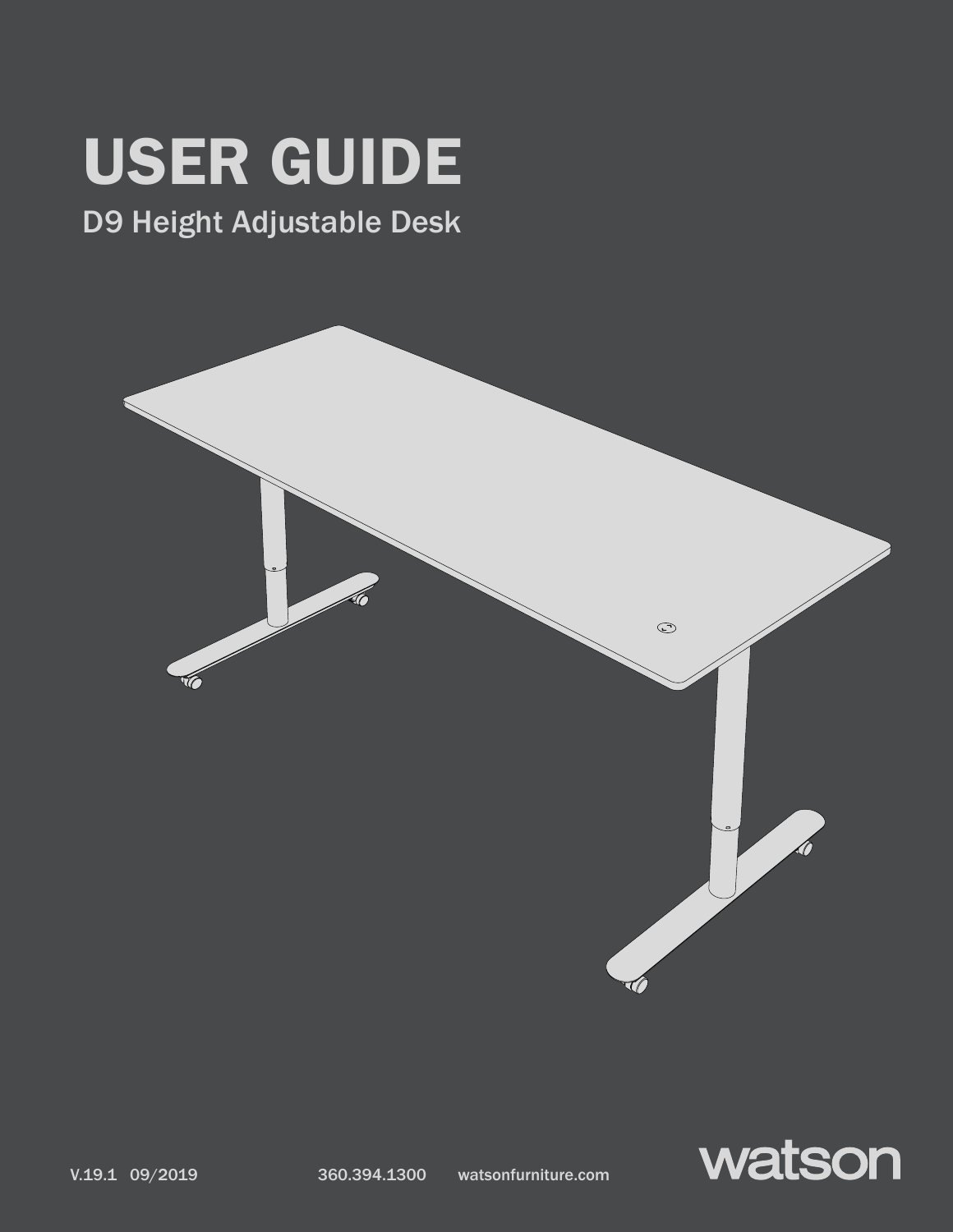# IMPORTANT SAFETY INSTRUCTIONS

This product is for commercial use only.

When using an electrical furnishing, basic precautions should always be followed, including the following:

Read all instructions before using (this furnishing).

### DANGER -

To reduce the risk of electric shock:

1. Always unplug this furnishing from the electrical outlet before cleaning.

### WARNING -

To reduce the risk of burns, fire, electric shock, or injury to persons:

- 1. Unplug from outlet before putting on or taking off parts.
- 2. Close supervision is necessary when this furnishing is used by, or near children, invalids, or disabled persons.
- 3. Use this furnishing only for its intended use as described in these instructions. Do not use attachments not recommended by the manufacturer.
- 4. Never operate this furnishing if it has a damaged cord or plug, if it is not working properly, if it has been dropped or damaged, or dropped into water. Return the furnishing to a service center for examination and repair.
- 5. Keep the cord away from heated surfaces.
- 6. Never drop or insert any object into any opening.
- 7. Do not use outdoors.
- 8. Do not operate where aerosol (spray) products are being used or where oxygen is being administered.
- 9. To disconnect, turn all controls to the off position, then remove the plug from outlet.
- 10. For loading always put heavier items at the bottom and not near the top in order to help prevent the possibility of the furnishing tipping over.

# SAVE THESE INSTRUCTIONS

OPERATING INSTRUCTIONS – Please refer to the provided Installation Instructions and User Guide.

POLARIZED PLUG INSTRUCTIONS – To reduce the risk of electric shock, this furnishing has a polarized plug (one blade is wider than the other). This plug will fit in a polarized outlet only one way. If the plug does not fit fully in the outlet, reverse the plug. If it still does not fit, contact a qualified electrician to install the proper outlet. Do not change the plug in any way.

SERVICING OF DOUBLE-INSULATED PRODUCTS – In a double-insulated product, two systems of insulation are provided instead of grounding. No grounding means is provided on a double-insulated product, nor is a means for grounding to be added to the product. Servicing a double-insulated product requires extreme care and knowledge of the system, and is to be done only by qualified service personnel. Replacement parts for a double-insulated product must be identical to the parts they replace. A double-insulated product is marked with the words "DOUBLE INSULATION", "DOUBLE INSULATED", or  $\square$ .

This product is for use on a nominal 120-V circuit. Make sure that the product is connected to an outlet having the same configuration as the plug. No adapter should be used with this product.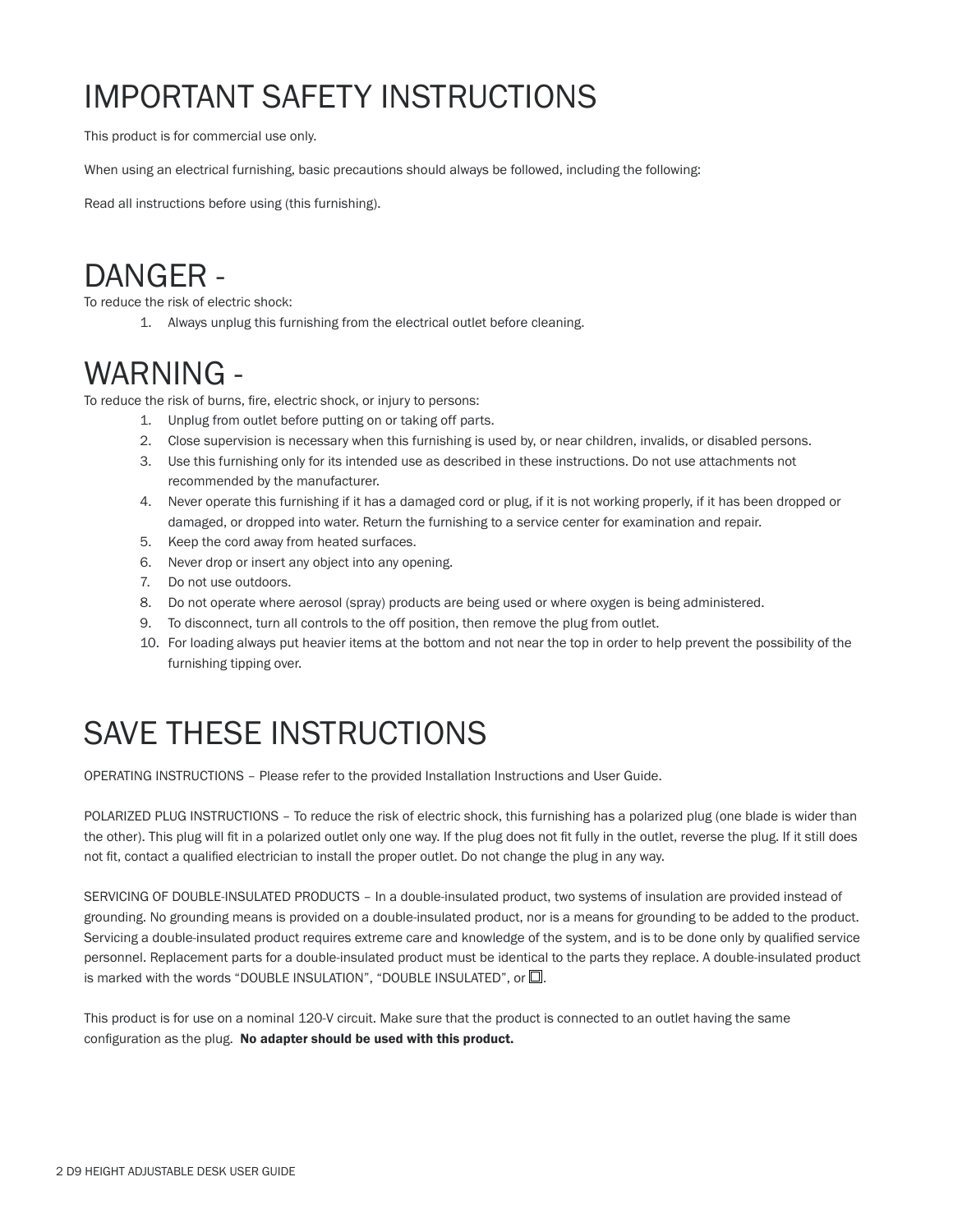# CARE & MAINTENANCE

### Surface Laminate

To clean the surface, use mild soap or detergent with a damp cloth or sponge. Difficult stains such as coffee or tea can be removed by using mild household cleaner and baking soda; mixing to achieve a paste consistency. Gently wash (approximately 15-20 strokes) the affected area using a stiff nylon bristle brush. Do not scrub so as to scratch the surface finish. Avoid cleaners with ammonia.

### Marker Board Laminate

Wilsonart Marker Board Laminate can be cleaned using a felt or multi-purpose board eraser. When additional cleaning is required, a soft cloth dampened with warm tap water and mild soaps, such as those used for hands or dishes, is recommended. Remember to clean erasers often by wiping to remove dry-erase marker residue.

### Stubborn Stains

Stubborn stains that resist any of the mentioned cleaning methods may require the use of undiluted household bleach or nail polish remover. Use a cotton ball saturated with bleach or nail polish remover (acetone), gently rub the stain for up to two minutes. Rinse thoroughly with warm water and wipe dry with a soft cloth. This step may be repeated if the stain appears to be going away and the color of the laminate has not been affected.

Note — Scrubbing too hard or at length can damage the surface finish.

If stubborn stains persist, Marker Board Laminate can be cleaned with spray-type glass cleaners, such as Windex®. Do not use cleansers that contain abrasives, acids or alkalis; they will damage the surface. Remove stubborn stains with a 2-minute exposure to hypochlorite bleach, such as Clorox®, followed by a clean water rinse.

### Storage

When not in use for an extended period of time, always unplug this furnishing from the electrical outlet and carefully stow the power cord to avoid accidental damage.

WARNING: Always rinse laminate surfaces after cleaning. Cleaning solutions may leave behind a residue that can be reactivated by moisture from cups or drinks. Prolonged exposure to cleaning residues can cause permanent discoloration, scars, or stains in laminate surfaces.

CAUTION: For normal cleaning, vacuum panel fabric as needed, using an upholstery attachment. Do not brush fabric or use a vacuum attachment with a rotary brush. Brushing may permanently damage the nap or change the character of the fabric.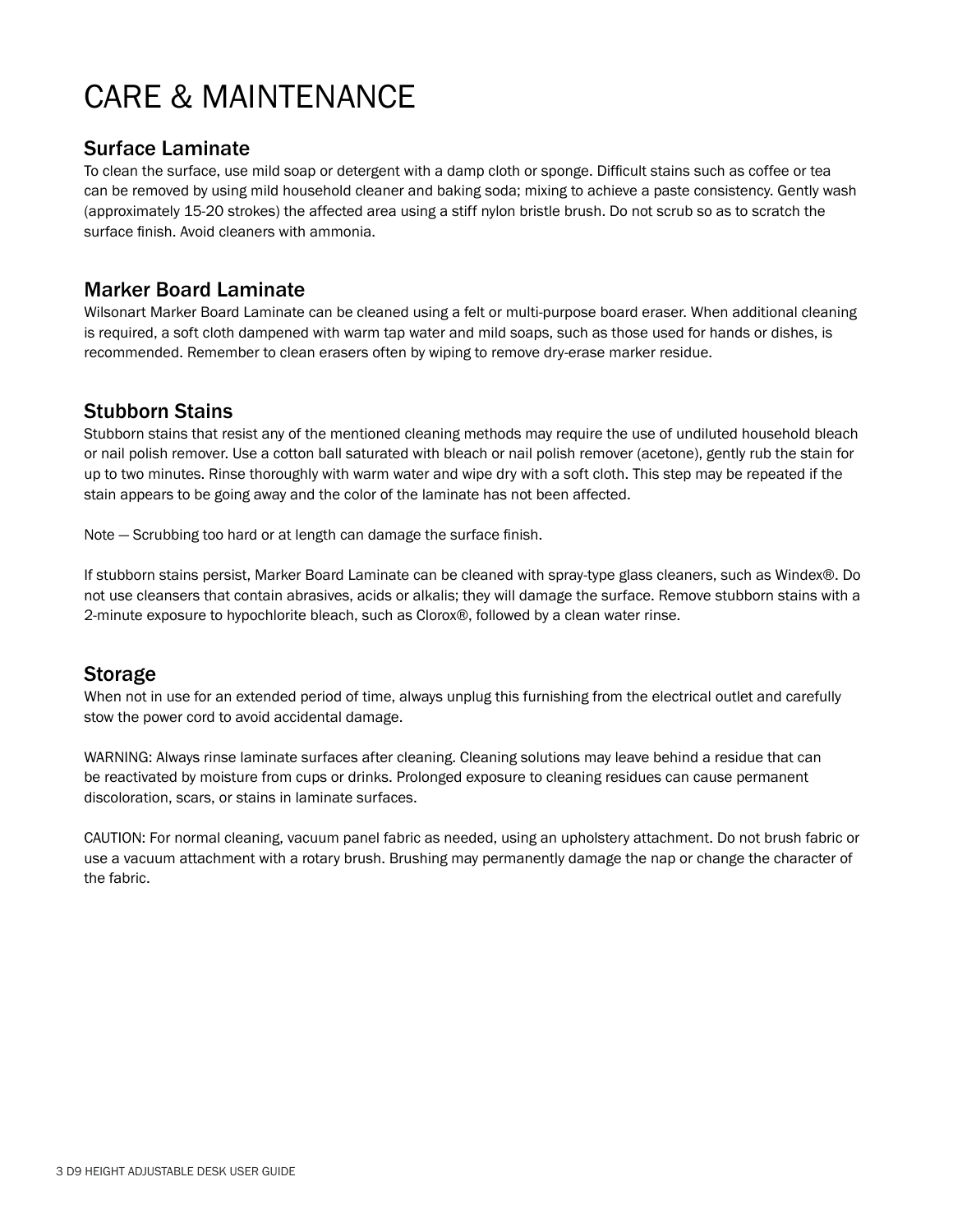# PRODUCT SPECIFICATIONS

| Range of Adjustment         | Electric - 28"-48" (29"-<br>49" w/ casters) |
|-----------------------------|---------------------------------------------|
| Glide Adjustment            | 1/4"                                        |
| Max. Weight Capacity        | 250lbs                                      |
| Wire Management<br>Included | N٥                                          |
| Controller                  | Up/Down                                     |
| <b>Decibel Rating</b>       | 50db(A) in typical<br>applications          |

| Volts                        | 120y AC                        |
|------------------------------|--------------------------------|
| <b>Frequency &amp; Phase</b> | 50 Hz - 60 Hz, Single<br>Phase |
| Amps                         | 2.5A                           |
| Watts                        | 300 W                          |
| <b>Standby</b>               | 0.1W                           |
| <b>Adjustability Speed</b>   | $1.5$ "/sec                    |
| <b>Duty Cycle</b>            | Max 2 min ON/18 min OFF        |
|                              |                                |

## WORKSTATION TIPS

Ensure that power cords for all accessory items have enough length to reach the outlets throughout the full range of the table adjustment. Do not subject cords to any strain while adjustment of the surface is taking place.

Always check for proper operating clearance before placing any item on, above, or below the worksurface.

### HEIGHT ADJUSTMENT

The controller switch has two buttons for user control.

- Press and hold either the up or down button to reach the desired desk height.
- The desk will continue to move up or down until the user releases the button or the maximum or minimum height is reached.

Note: As a safety feature, the user must continuously hold down the button for the desk to move.

### D9 Controller Switch